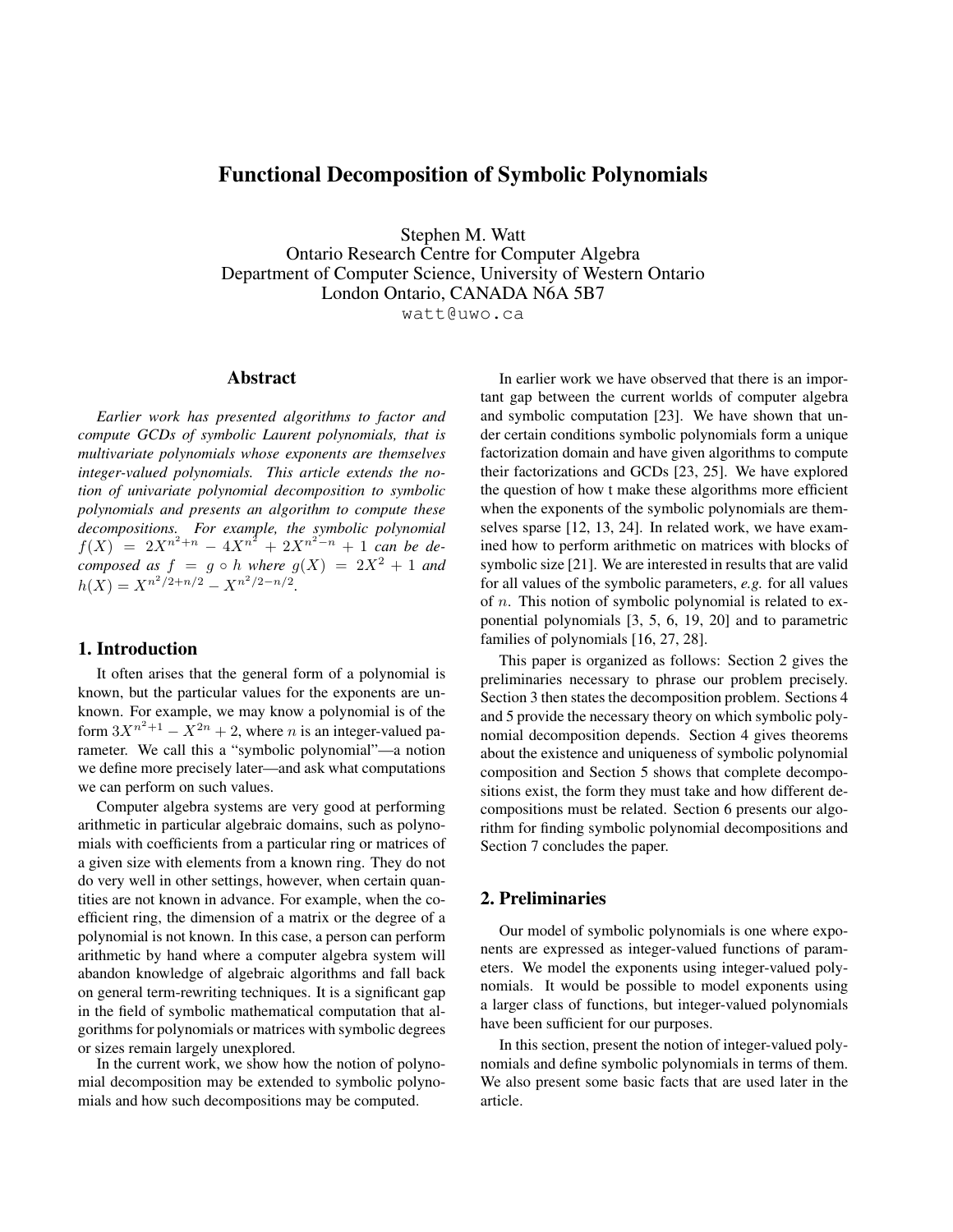#### Integer-Valued Polynomials

Definition 1 (Integer-valued polynomial). For an integral domain  $D$  with quotient field  $K$ , the (univariate) integervalued polynomials over  $D$ , denoted  $Int(D)$ , are defined as

$$
Int(D) = \{ f \mid f \in K[X] \text{ and } f(a) \in D, \text{ for all } a \in D \}.
$$

For example,  $\frac{1}{2}n^2 - \frac{1}{2}n \in \text{Int}(\mathbb{Z})$  because if  $n \in \mathbb{Z}$ , either  $n \text{ or } n-1$  is even. Integer-valued polynomials have been studied for many years, with classic papers dating back 90 years [14, 17]. We make the obvious generalization to multivariate polynomials.

Definition 2 (Multivariate integer-valued polynomial). For an integral domain  $D$  with quotient field  $K$ , the (multivariate) integer-valued polynomials over  $D$  in variables  $X_1, \ldots, X_n$ , denoted  $\mathrm{Int}_{[X_1,\ldots,X_n]}(D)$ , are defined as

Int<sub>[X<sub>1</sub>,...,X<sub>n</sub>](D) =  
{
$$
f | f \in K[X_1,...,X_n]
$$
 and  $f(a) \in D$ , for all  $a \in D^n$  }.</sub>

For consistency we will use the notation  $\text{Int}_{[X]}(D)$  for univariate integer-valued polynomials.

If a polynomial is integer-valued, then there may be a non-trivial common divisor of all its integer evaluations.

Definition 3 (Fixed divisor). A fixed divisor of an integervalued polynomial  $f \in \text{Int}(D)$  is a value  $q \in D$  such that  $q|f(a)$  for all  $a \in D$ . When D is totally ordered, the largest fixed divisor is called *the* fixed divisor.

When written in the binomial basis, integer-valued polynomials have the following useful property:

**Property 1.** *If*  $f \in \text{Int}_{[n_1,...,n_p]}(\mathbb{Z}) \subset \mathbb{Q}[n_1,...n_p]$ *, then* when f is written using basis elements  $\binom{n_1}{i_1} \cdots \binom{n_p}{i_p}$  its co*efficients are integers.*

The following result tells how to compute the largest fixed divisor of a multivariate integer-valued polynomial.

**Property 2.** *If*  $f \in \text{Int}_{[n_1,...,n_p]}(\mathbb{Z})$ *, then the fixed divisor of* f *may be computed as the* gcd *of the coefficients of* f *when written in the binomial basis.*

### Symbolic Polynomials

Definition 4 (Symbolic polynomial). The ring of symbolic polynomials in  $X_1, ..., X_v$  with exponents in  $n_1, ..., n_p$  over the coefficient ring  $R$  is the ring consisting of finite sums of the form

$$
\sum_i c_i X_1^{e_{i1}} X_2^{e_{i2}} \cdots X_n^{e_{in}}
$$

where  $c_i \in R$  and  $e_{ij} \in \text{Int}_{[n_1,n_2,...,n_p]}(\mathbb{Z})$ . Multiplication is defined by

$$
bX_1^{e_1} \cdots X_n^{e_n} \times cX_1^{f_1} \cdots X_n^{f_n} = bc X_1^{e_1 + f_1} \cdots X_n^{e_n + f_n}
$$
  
We denote this time  $P_1$ 

We denote this ring  $R[n_1, ..., n_p; X_1, ..., X_v]$ .

Symbolic polynomials are isomorphic to the group ring  $R[(\text{Int}_{[n_1,...,n_p]}(\mathbb{Z}))^v]$ , taking  $\text{Int}_{[n_1,...,n_p]}(\mathbb{Z})$  as an abelian group under addition and making the identification

$$
{X_1}^{e_1} {X_2}^{e_2} \cdots {X_v}^{e_v} \cong (e_1, \ldots, e_v) \in (\text{Int}_{[n_1, \ldots, n_p]} (\mathbb{Z}))^v
$$

We note that

$$
R[:, X_1, ..., X_v] \cong R[X_1, ..., X_v, X_1^{-1}, ..., X_v^{-1}].
$$

Definition 5 (Base variables, Exponent variables). In the ring of symbolic polynomials  $R[n_1, ..., n_p; X_1, ..., X_v]$ , we call  $X_1, ..., X_v$  the base variables and  $n_1, ..., n_p$  the exponent variables.

In a ring of symbolic polynomials, the sets of base and exponent variables need not be disjoint. Indeed, when considering differentiation of symbolic polynomials it is useful to have the exponent variables to be a subset of the base variables.

It is possible to define symbolic polynomials somewhat more generally, with integer-valued polynomials also as exponents on the coefficients in  $R$ , as discussed elsewhere [23, 25]. We call these *extended symbolic polynomials*, but do not consider them in this article.

### Evaluation Homomorphisms

We may evaluate any of the  $n_i$  at integer values. Such a map evaluates  $R[n_1, ..., n_n; X_1, ..., X_n] \rightarrow$  $R[n_1, ..., n_{i-1}, n_{i+1}, ..., n_p; X_1, ..., X_v](\mathbb{Z})$  as a ring homomorphism. A set of evaluation maps for  $\{n_{i_1},...,n_{i_k}\}$  with distinct  $i_1, ..., i_k$  is associative and commutative. We may therefore apply a set of evaluations at once, without regard to the order in which the variables are evaluated.

All exponent variables may be evaluated to give

$$
\phi: R[n_1, ..., n_p; X_1, ..., X_v] \to R[X_1, ..., X_v, X_1^{-1}, ..., X_v^{-1}].
$$

That is,  $\phi$  evaluates symbolic polynomials to Laurent polynomials. It would be possible to construct a model for symbolic polynomials that under evaluation had no negative variable exponents. That would, however, require keeping track of cumbersome domain restrictions on the exponent variables.

### Algebraic Structure

.

By definition, symbolic polynomials have a ring structure and algorithms to add and multiply them can be obtained straightforwardly from the definition. Symbolic polynomials also have a useful multiplicative structure.

Theorem 1 (Symbolic polynomial unique factorization). *The ring*  $R[n_1, \ldots n_p; X_1, \ldots X_v]$  *is a UFD if and only if the ring*  $R[X_1, ..., X_k]$  *is a UFD.*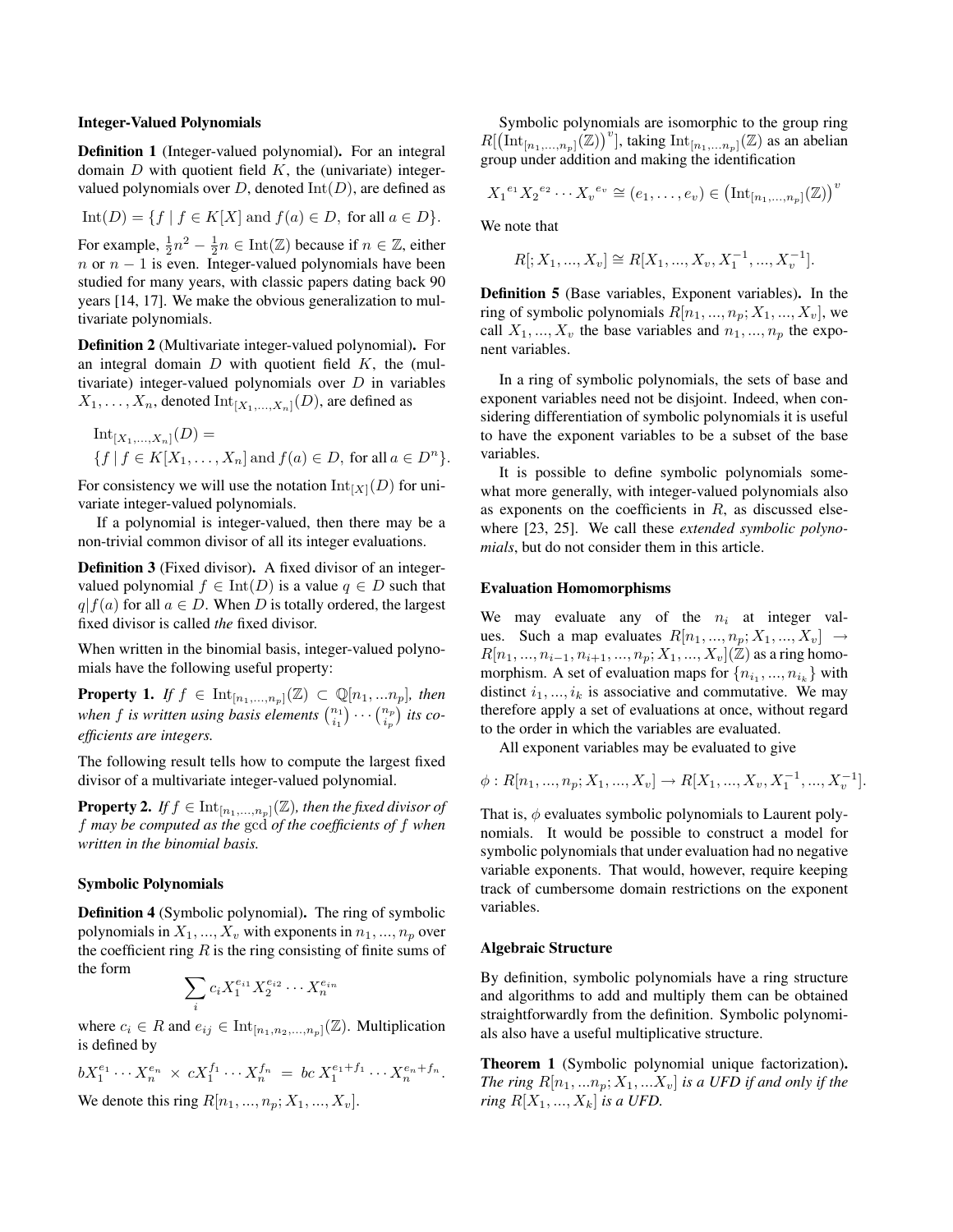In previous articles [23, 25] we have shown how to compute GCDs and factorizations of symbolic polynomials. These algorithms fall into two families: *extension methods*, based on the algebraic independence of variables to different monomial powers (*e.g.*  $x, x^n, x^{n^2}$ ,...), and *homomorphism methods*, based on the evaluation and interpolation of exponent polynomials.

Both these methods become costly if multivariate exponent polynomials are treated as dense [12, 13]. This was a problem in particular for extension methods because the first algorithms converted exponent polynomials to a binomial basis to handle fixed divisors, thus making exponent polynomials dense. A transformation for efficient sparse exponents eliminates this problem [24].

Theorem 2 (Integer exponent coefficients).

*If*  $f \in R[n_1, ..., n_p; X_1, ..., X_v]$  *with exponents in*  $\text{Int}_{[n_1,...,n_p]}(\mathbb{Z})$ , then the substitution  $\sigma : X_i \mapsto X_i^{d!^p}$ *gives*  $\sigma f \in R[n_1, ..., n_p; X_1, ..., X_v]$  *with exponents in*  $\mathbb{Z}[n_1,...n_p]$ .

# 3. The Problem

### Polynomial Decomposition

If a univariate polynomial is regarded as a function of its variable, then we may ask whether the polynomial is the composition of two polynomial functions of lower degree. This can be useful in simplifying expressions, solving polynomial equations exactly or determining the dimension of a system. Polynomial decomposition has been studied for quite some time, with early work by Ritt and others [1, 2, 10, 18]. Algorithms for polynomial decomposition have been proposed and refined for use in computer algebra systems.

The univariate polynomial decomposition problem may be stated as:

**Problem 1.** *Let*  $f \in R[X]$ *. Determine whether there exist two polynomials*  $g, h \in R[X]$  *of degrees greater than 1 such that*  $f(X) = g(h(X))$  *and, if so, find them.* 

If g and h are further decomposed, then we may find  $f =$  $g_1 \circ \cdots \circ g_k$ . Ritt showed that (over a field of characteristic zero) this full decomposition is unique up to the equivalences  $X^m \circ X^n = X^n \circ X^m$  and  $T_n \circ T_m = T_m \circ T_n$ , where  $T_n(X)$  is the Chebyshev polynomial  $\cos(n \arccos X)$ .

Generalizations of this problem include decomposition of multivariate polynomials [4, 22], rational functions [30], algebraic functions [11] and Laurent polynomials [15, 29]. The relationship between polynomial composition and polynomial systems has also been studied [7, 8, 9]. Here we generalize the problem to the decomposition of symbolic polynomials.

#### Symbolic Polynomial Decomposition

Unlike polynomial rings, symbolic polynomial rings are not closed under functional composition. For example, if  $g(X) = X^n$  and  $h(X) = X + 1$  then  $g(h(X)) =$  $\sum_{i=0}^{n} \binom{n}{i} X^i$  cannot be expressed in finite terms of group ring operations. We therefore make the following definition.

Definition 6 (Univariate composition of symbolic polynomials). Let  $g, h \in R[n_1, ..., n_p; X]$ . A composition of g and h is a finite sum  $f = \sum_i f_i X^{e_i} \in R[n_1, ..., n_p; X]$ such that under all evaluation maps,  $\phi: \{n_1, ..., n_p\} \to \mathbb{Z}$ ,  $\phi f = \phi g \circ \phi h$ .

For brevity, we make the use the following definition.

Definition 7 (Trivial symbolic polynomial). A symbolic polynomial  $f \in R[n_1, ..., n_p; X]$  is trivial if  $f = c_1 X +$  $c_0 \in R[X]$  or  $f = c_{-1}X^{-1} \in R[X, X^{-1}].$ 

We may now state the problems we wish to solve. First we have the basic question.

**Problem 2.** Let  $f \in \mathcal{P} = R[n_1, \ldots, n_p; X]$ . Determine *whether there exist two non-trivial symbolic polynomials*  $g, h \in \mathcal{P}$  *such that*  $f(X) = g(h(X))$  *and, if so, find such a pair.*

More generally, we have:

**Problem 3.** Let  $f \in \mathcal{P} = R[n_1, \ldots, n_p; X]$ . Determine *whether there exist* T *non-trivial indecomposable symbolic polynomials*  $g_1, \ldots, g_T \in \mathcal{P}$  *such that*  $f = g_1 \circ \cdots \circ g_T$ *and, if so, find such a decomposition.*

Can there be more than one such decomposition? We ask:

Problem 4. *Determine what forms can decompositions* f =  $g_1 \circ \cdots \circ g_T$  *can take.* 

This article answers these questions.

## 4. Composition Theorems

We now present theorems on the uniqueness and existence of symbolic polynomial compositions. We first show uniqueness.

Theorem 3 (Composition uniqueness). *If a composition of two symbolic polynomials exists, then it is unique.*

*Proof.* Let  $g, h \in R[n_1, ..., n_p; X]$ . Suppose there are two compositions  $p$  and  $q$  of  $g$  and  $h$ . Then, under any evaluation map  $\phi$  for  $n_1, ..., n_p$ , we must have  $\phi p = \phi q$ . Since the exponents of p are all distinct polynomials in  $\mathbb{Q}[n_1, ..., n_p]$ , and likewise for the exponents of  $q$ , we may find an infinite number of evaluations which keep all exponents of  $p$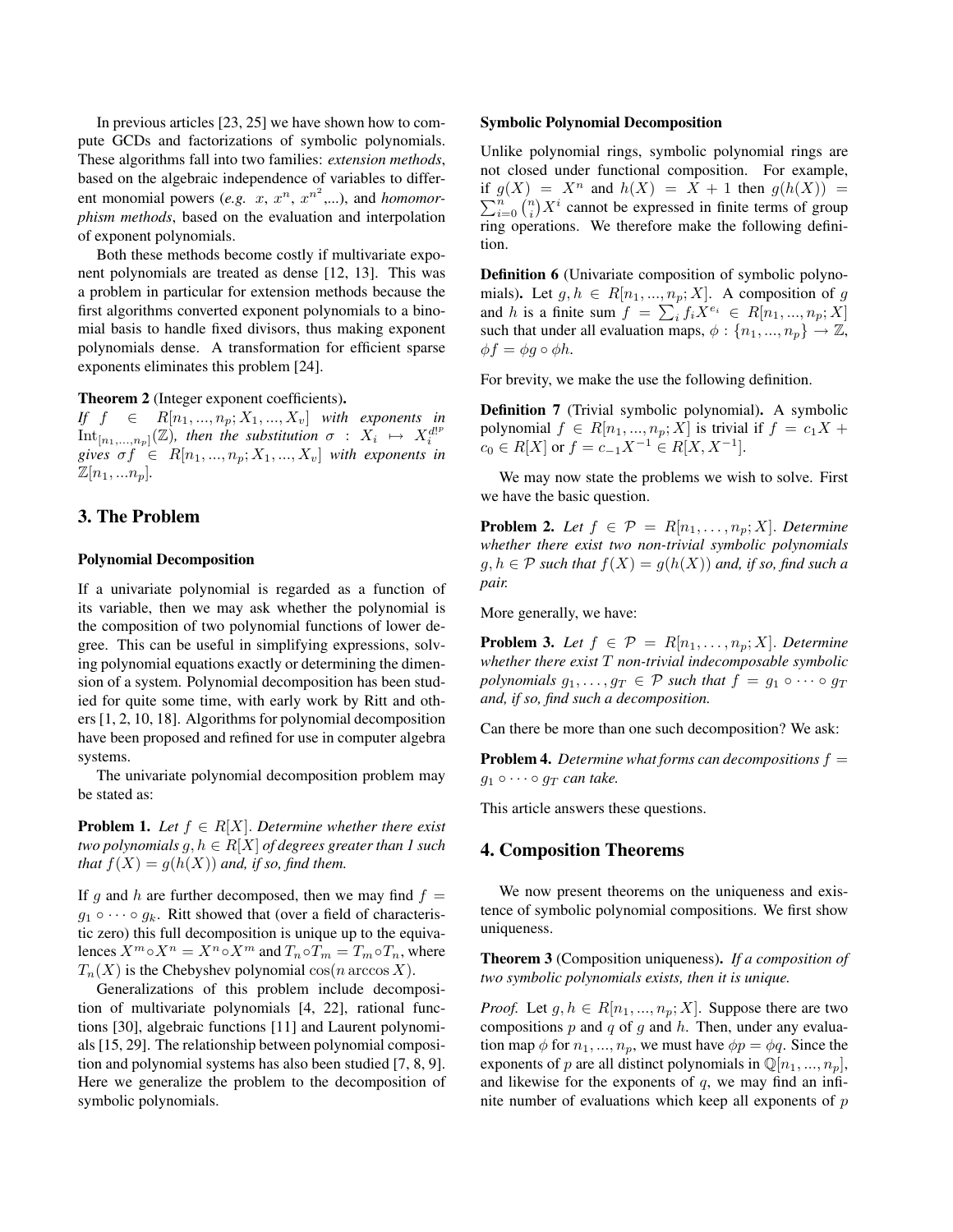distinct and all exponents of  $q$  distinct. As there are only a finite number of ways to put the terms of  $p$  into correspondence with the terms of  $q$ , this means there is at least one correspondence of terms for which the exponents agree on an unbounded number of distinct evaluations for each variable  $n_i$ . Since the exponents are polynomials of fixed degree this implies there is a correspondence equating the terms of p and terms of q, and hence  $p = q$ .

We denote this unique composition, if it exists, as  $g \circ h$  or  $q(h(X)).$ 

We now restrict our attention to the case where the coefficient ring is the field of complex numbers. This allows the case where roots of unity are required and avoids technicalities arising when the characteristic of the coefficient field divides the degree of g. This so-called "wild" case is less important with symbolic polynomials because degrees are not always fixed values.

Theorem 4 (Composition existence).

*Let*

$$
g(X) = \sum_{i=1}^{R} g_i X^{p_i} \qquad h(X) = \sum_{i=1}^{S} h_i X^{q_i}
$$

*be symbolic polynomials in*  $P = \mathbb{C}[n_1, ..., n_p; X]$ *, with*  $g_i \neq 0$ ,  $h_i \neq 0$ , and with the  $p_i$  all distinct and the  $q_i$  all *distinct. The functional composition*  $g(h(X))$  *exists in*  $\mathcal P$  *if and only if at least one of the following conditions hold:*

Condition 1. *h is a monomial and*  $g \in \mathbb{C}[X, X^{-1}]$ ,

Condition 2.  $h$  *is a monomial with coefficient*  $h_1$  *a*  $d^{\text{th}}$  *root of unity, where d is a fixed divisor of all*  $p_i$ *,* 

Condition 3.  $g \in \mathbb{C}[X]$ .

*Proof.*

If any of the conditions hold, then  $g(h(X)) \in \mathcal{P}$  ( $\Rightarrow$ )

If Condition 1 holds, then

$$
g(h(X)) = \sum_{i=1}^{R} g_i(h_1 X^{q_1})^{p_i} = \sum_{i=1}^{R} g_i h_1^{p_i} X^{q_1 + p_i}
$$

Since  $p_i \in \mathbb{Z}$ , we have  $h_1^{p_i} \in \mathbb{C}$  and  $g(h(X)) \in$  $\mathbb{C}[n_1, ..., n_p; X].$ 

If Condition 2 holds, then there is a  $d \in \mathbb{Z}$  such that  $h_1^d = 1$ and  $p_i = dp'_i$  for some  $p'_i \in \text{Int}_{[n_1,...,n_p]}(\mathbb{Z})$ . We then have

$$
g(h(X)) = \sum_{i=1}^{R} g_i (h_1 X^{q_1})^{p_i} = \sum_{i=1}^{R} g_i (h_1^d)^{p'_i} X^{q_1 + p_i}
$$

$$
= \sum_{i=1}^{R} g_i X^{q_1 + p_i} \in \mathbb{C}[n_1, ..., n_p; X].
$$

If Condition 3 holds, then

$$
g(h(x)) = \sum_{i=1}^{R} g_i \left( \sum_{j=1}^{S} h_j X^{q_j} \right)^{p_i}
$$
  
= 
$$
\sum_{i=1}^{R} g_i \sum_{j_1 + \dots + j_S = 0}^{p_i} \binom{p_i}{j_1, \dots, j_S} (h_1 X^{q_1})^{j_1} \cdots (h_S X^{q_S})^{j_S}
$$
  
= 
$$
\sum_{i=1}^{R} \sum_{j_1 + \dots + j_S = 0}^{p_i} \left( g_i \binom{p_i}{j_1, \dots, j_S} \prod_{k=1}^{S} h_k^{j_k} \right) X^{\sum_{k=1}^{S} j_k q_k}.
$$

Because each  $p_i \in \mathbb{N}_0$ , this is a finite sum with coefficients in  $\mathbb C$  and powers of X in  $\mathrm{Int}_{[n_1,...,n_p]}(\mathbb Z)$ . Therefore  $g(h(X)) \in \mathbb{C}[n_1, ..., n_p; X].$ 

### **If**  $g(h(X)) \in \mathcal{P}$ , then one of the conditions must hold (←)

We consider three disjoint and exhaustive cases:

- Case A, where  $h$  is a monomial,
- Case B, where  $h$  is not a monomial and asymptotically all  $p_i \geq 0$ ,
- Case C, where  $h$  is not a monomial and asymptotically some  $p_i < 0$ .

## Case A: h is a monomial

We have

$$
g(h(x)) = g(h_1 X^{q_1}) = \sum_{i=1}^{R} g_i h_1^{p_i} X^{p_i + q_1}
$$

If all  $p_i \in \mathbb{Z}$ , then  $h_1^{p_i} \in \mathbb{C}$  and Condition 1 is satisfied. Otherwise there exists at least one  $i_0$  for which  $p_{i_0} \notin \mathbb{Z}$ . Then  $p_{i_0}$  is a polynomial in  $n_1, ..., n_p$  that takes on some number of distinct integer values,  $m_1, m_2, \dots$ . We must have  $h_1^{m_i} = h_1^{m_j}$  so so  $h_1^{m_i - m_j} = 1$ . Since  $m_i \neq m_j$  if  $i \neq j$ ,  $h_1$  must be a root of unity. For each pair  $(i, j)$  there exist  $q, r \in \mathbb{Z}, 0 \leq r < |m_j|$  such that  $m_i = qm_j + r$ so  $h_1^{m_1} = (h_1^{m_1})^q h_1^r = h_1^r = 1$ . Repeating this gives  $h_1^{\gcd(m_i, m_j)} = 1$  and we have shown  $h_1$  must be a  $d^{\text{th}}$  root of unity for some fixed divisor d of  $p_{i_0}$ . Likewise  $h_1$  must be a  $d_i^{\text{th}}$  root of unity for some fixed divisor  $d_i$  for each other  $p_i$ . Therefore Condition 2 is satisfied.

### Case B: h not a monomial and asymptotically all  $p_i \geq 0$

We assume that  $g(h(X)) \in \mathcal{P}$  with some exponent  $p_i \notin$  $\mathbb{N}_0$  and show this leads to a contradiction and therefore that Condition 3 must hold.

We consider two sub-cases depending on whether  $q_1$  is asymptotically positive or negative. In both cases, choose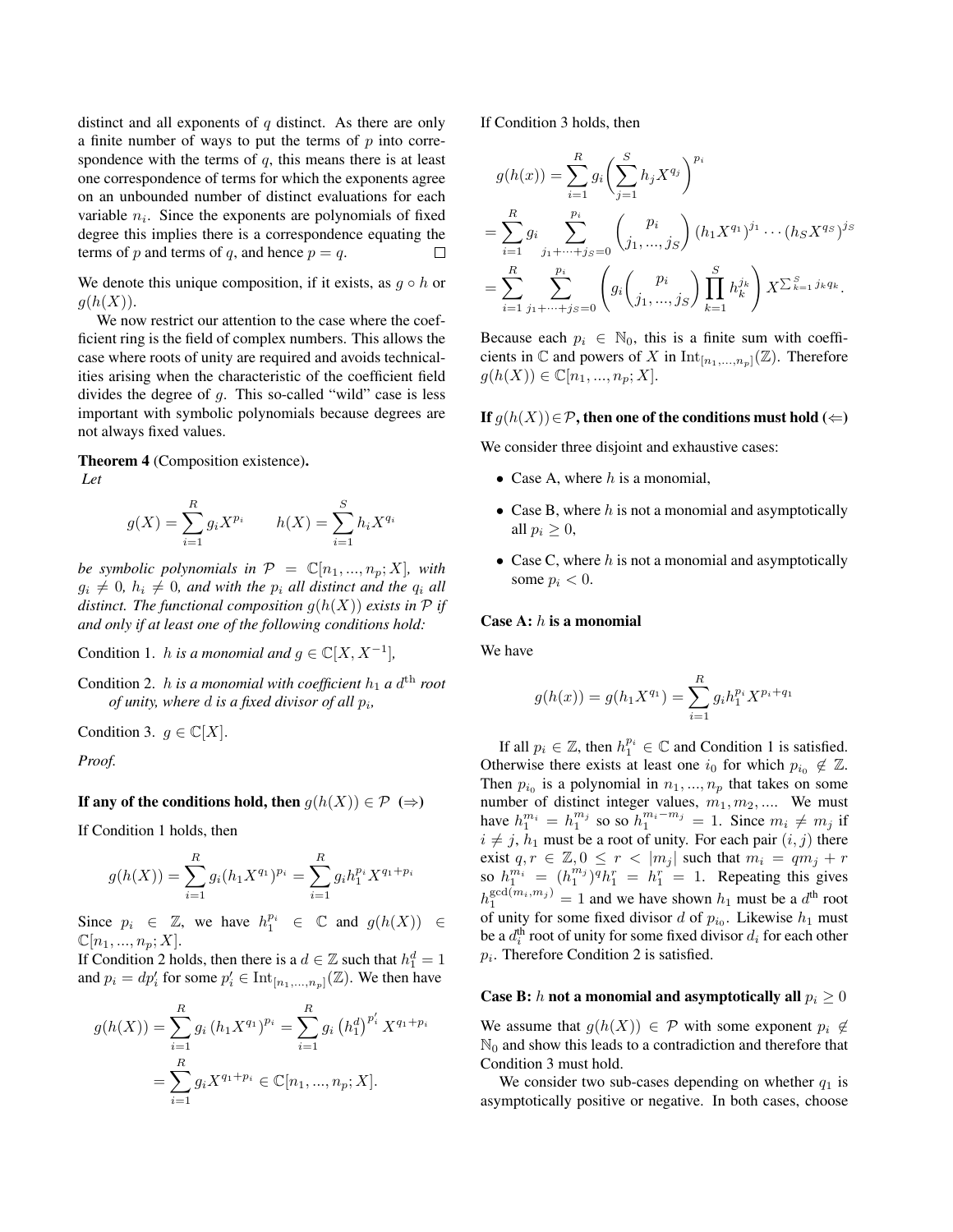one of the variables  $n_i$  and call it n. Evaluate the other  $n_i$  at integer points that do not make  $p_i$  constant if it contains n. We show the contradiction with these univariate exponents.

**Case B.1:**  $q_1 > 0$ 

We consider the case where all  $p_i$  and  $q_1$  remain positive as  $n$  grows. In this case, there exists  $N_B$  such that for  $n >$  $N_B$  we have  $p_i \geq 0, q_1 > 0$ , all the  $p_i$  are distinct and retain their relative order and likewise for the  $q_i$ . Label the exponent polynomials such that  $p_1 > p_2 > \cdots > p_R$  and  $q_1 > q_2 > \cdots > q_R.$ 

We have

$$
g(h(X)) = \sum_{i=1}^{R} g_i (\sum_{j=1}^{S} h_j X^{q_j})^{p_i}
$$

Let

$$
h(X) = h_1 X^{q_1} + h_2 X^{q_2} + \eta
$$

where  $\eta = h_3 X^{q_3} + \cdots + h_S X^{q_S}$ .

Since  $p_1 > p_2 \geq 0$ , we may write binomial expansions of the terms  $h(X)^{p_1}$  and  $h(X)^{p_2}$ .

$$
g(h(X)) = \sum_{i=1}^{R} g_i (h_1 X^{q_1} + h_2 X^{q_2} + \eta)^{p_i}
$$
  
=  $g_1 \left( (h_1 X^{q_1})^{p_1} + p_1 (h_1 X^{q_1})^{p_1 - 1} (h_2 X^{q_2} + \eta) + {p_1 \choose 2} (h_1 X^{q_1})^{p_1 - 2} (h_2 X^{q_2} + \eta)^2 + L_1 \right)$   
+  $g_2 \left( (h_1 X^{q_1})^{p_2} + p_2 (h_1 X^{q_1})^{p_2 - 1} (h_2 X^{q_2} + \eta) + {p_2 \choose 2} (h_1 X^{q_1})^{p_2 - 2} (h_2 X^{q_2} + \eta)^2 + L_2 \right)$   
+  $L_*$ ,

Expanding the quadratic terms  $(h_2X^{q_2} + \eta)^2$ , we have

$$
g(h(X)) =
$$
  
\n
$$
g_1h_1^{p_1}X^{A_1} + g_1p_1h_1^{p_1-1}h_2X^{A_2} + g_1p_1h_1^{p_1-1}X^{A_3}\eta
$$
  
\n
$$
+ g_1\binom{p_1}{2}h_1^{p_1-2}h_2^2X^{A_4}
$$
  
\n
$$
+ 2g_1\binom{p_1}{2}h_1^{p_1-2}h_2X^{A_5}\eta + g_1\binom{p_1}{2}h_1^{p_1-2}X^{A_6}\eta^2
$$
  
\n
$$
+ g_1L_1
$$
  
\n
$$
+ g_2h_1^{p_2}X^{B_1} + g_2p_2h_1^{p_2-1}h_2X^{B_2} + g_2p_1h_1^{p_2-1}X^{B_3}\eta
$$
  
\n
$$
+ g_2\binom{p_2}{2}h_1^{p_2-2}h_2^2X^{B_4}
$$
  
\n
$$
+ 2g_2\binom{p_2}{2}h_1^{p_2-2}h_2X^{B_5}\eta + g_2\binom{p_2}{2}h_1^{p_2-2}X^{B_6}\eta^2
$$
  
\n
$$
+ g_2L_2
$$
  
\n
$$
+ L_*
$$

where

$$
A_1 = q_1 p_1
$$
  
\n
$$
A_2 = q_1 (p_1 - 1) + q_2
$$
  
\n
$$
A_3 = q_1 (p_1 - 1)
$$
  
\n
$$
A_4 = q_1 (p_1 - 2) + 2q_2
$$
  
\n
$$
A_5 = q_1 (p_1 - 2) + q_2
$$
  
\n
$$
A_6 = q_1 (p_1 - 2)
$$
  
\n
$$
B_7 = q_1 (p_2 - 1)
$$
  
\n
$$
B_8 = q_1 (p_2 - 2) + q_2
$$
  
\n
$$
B_9 = q_1 (p_2 - 2) + q_2
$$
  
\n
$$
B_8 = q_1 (p_2 - 2)
$$

We adopt the conventions deg  $0 = -\infty$ ,  $p_3 = -\infty$  if  $R = 2$ , and  $q_3 = -\infty$  if  $S = 2$ . The argument can be made more precise by dividing into cases where various terms are zero, thereby avoiding degrees of  $-\infty$ . We then have

$$
deg L_1 \le q_1(p_1 - 3) + 3q_2
$$
  
\n
$$
deg L_2 \le q_1(p_2 - 3) + 3q_2
$$
  
\n
$$
deg L_* \le q_1p_3
$$
  
\n
$$
deg \eta \le q_3
$$

with equality whenever the quantities are non-zero.

Examining the degrees of each term of our expansion, we observe that the terms with  $A_1$  and  $A_2$  are distinct from each other and from all the rest involving  $A_i$ ,  $L_1$  and  $L_*$ .

where one or more of  $\eta$ ,  $L_1$ ,  $L_2$  and  $L_*$  may be zero. If  $R = 1$  then the  $g_2$  term and  $L_*$  are zero and the argument specializes.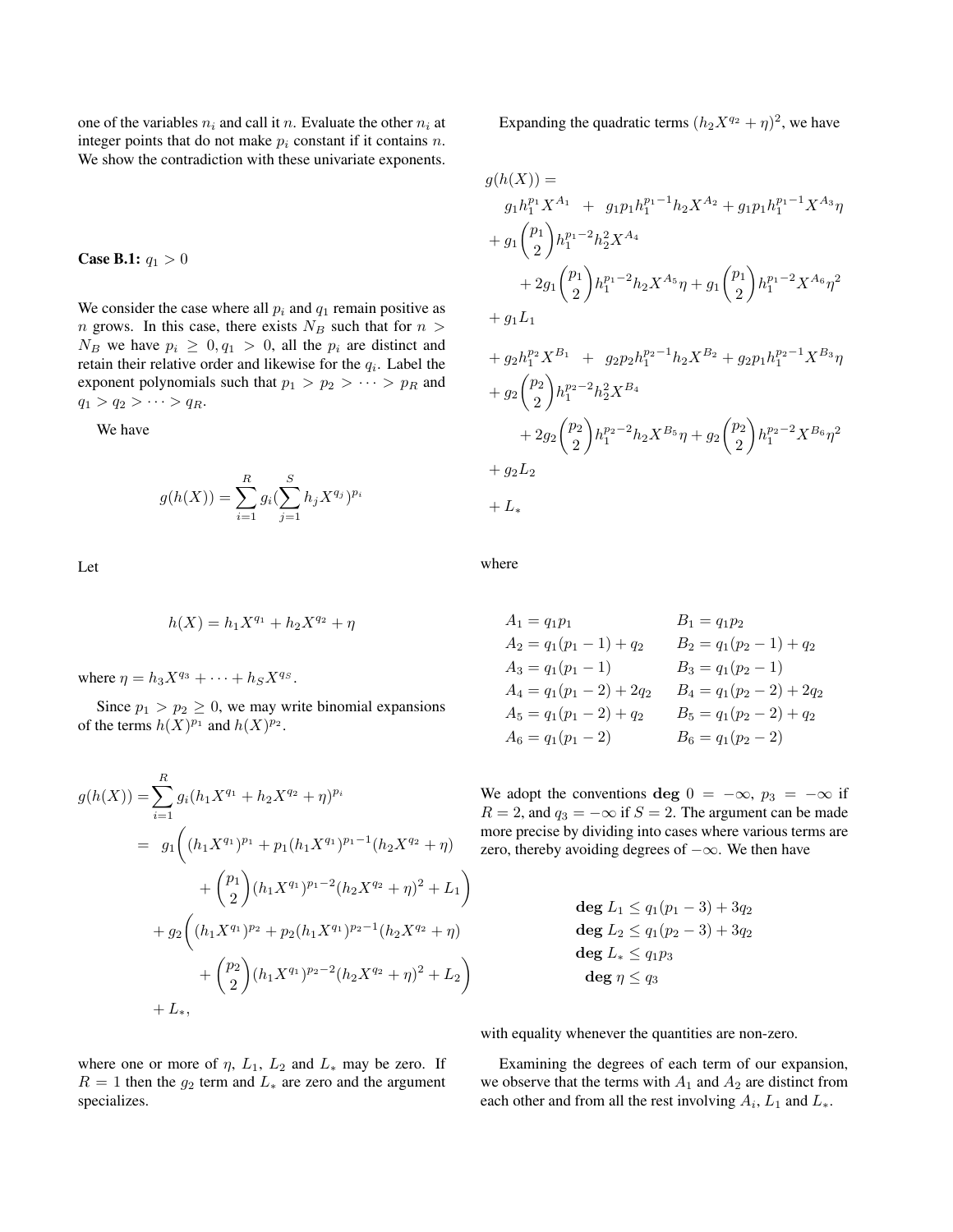We have

$$
A_1 > A_2
$$
 since  $A_1 = q_1 p_1 = q_1 (p_1 - 1) + q_1$   
\t\t\t $\qquad \qquad > q_1 (p_1 - 1) + q_2 = A_2.$   
\t\t\t $A_2 > A_3 + \deg \eta$  since  $A_2 = q_1 (p_1 - 1) + q_2$   
\t\t\t $\qquad \qquad > q_1 (p_1 - 1) + q_3$   
\t\t\t $\qquad = A_3 + \deg \eta.$   
 $A_2 > A_4$  since  $A_2 = q_1 (p_1 - 1) + q_2$   
\t\t\t $\qquad = q_1 (p_1 - 1) + q_2$   
\t\t\t $\qquad \qquad > q_1 (p_1 - 2) + q_1 + q_2$   
\t\t\t $\qquad \qquad > q_1 (p_1 - 2) + 2q_2 = A_4.$   
 $A_4 > A_5 + \deg \eta$  since  $A_4 = q_1 (p_1 - 2) + q_2$   
\t\t\t $\qquad \qquad > q_1 (p_1 - 2) + q_2 + q_3$   
\t\t\t $\qquad = A_5 + \deg \eta.$ 

$$
A_5+{\rm deg}\ \eta
$$

$$
> A_6 + 2\deg \eta \quad \text{since } A_5 + \deg \eta
$$
  
\n
$$
= q_1(p_1 - 2) + q_2 + q_3
$$
  
\n
$$
> q_1(p_1 - 2) + 2q_3
$$
  
\n
$$
= A_6 + 2\deg \eta
$$
  
\n
$$
A_2 > \deg L_1 \quad \text{since } A_2 = q_1(p_1 - 1) + q_2
$$
  
\n
$$
= q_1(p_1 - 3) + 2q_1 + q_2
$$
  
\n
$$
> q_1(p_1 - 3) + 3q_2
$$
  
\n
$$
\geq \deg L_1
$$
  
\n
$$
A_2 > \deg L_* \quad \text{since } A_2 = q_1(p_1 - 1) + q_2
$$
  
\n
$$
> q_1(p_1 - 1) - q_1
$$
  
\n
$$
= q_1(p_1 - 2)
$$
  
\n
$$
\geq q_1p_3 \geq \deg L_*
$$

In the last inequality we have used the fact that  $p_i \geq p_{i+1}+1$ and  $q_1 > 0$ . Likewise, we observe that the terms with  $B_1$ and  $B_2$  are distinct from each other and from all the rest involving  $B_i$ ,  $L_2$  and  $L_*$ .

$$
B_1 > B_2 > B_3 + \text{deg } \eta
$$
  
\n
$$
B_2 > B_4 > B_5 + \text{deg } \eta > B_6 + 2\text{deg } \eta
$$
  
\n
$$
B_2 > \text{deg } L_2
$$
  
\n
$$
B_2 > \text{deg } L_*
$$

The terms involving  $A_i$  and  $B_i$  are related by the inequalities

$$
A_1 > B_1 \t\t\t\tsince A_1 = q_1 p_1 > q_1 p_2 = B_1,A_2 > B_2 \t\t\tsince A_2 = q_1 (p_1 - 1) + q_2> q_1 (p_2 - 1) + q_2 = B_2.
$$

The possible situations are:

$$
A_1 > A_2 > B_1 \ge \text{all the rest involving } A_i, B_i, L_i, L_*,
$$
  

$$
A_1 > B_1 = A_2 > \text{all the rest involving } A_i, B_i, L_i, L_*,
$$
  

$$
A_1 > B_1 > A_2 > \text{all the rest involving } A_i, B_i, L_i, L_*,
$$

If  $A_2 \neq B_1$ , we have

$$
g(h(X)) = g_1 h_1^{p_1} X^{p_1 q_1} + g_1 p_1 h_1^{p_1 - 1} h_2 X^{(p_1 - 1)q_1 + q_2}
$$
  
+ lower order terms.

If  $A_2 = B_1$ , we have

$$
g(h(X)) = g_1 h_1^{p_1} X^{p_1 q_1} + (g_1 p_1 h_1^{p_1 - 1} h_2 + g_2 h_1^{p_2}) X^{q_1 p_2}
$$
  
+ lower order terms.

In all situations  $p_1$  appears in a coefficient so it must be constant. Since the  $p_i$  are integer-valued polynomials, and since  $p_i \geq 0$ , we now have that all  $p_i$  are non-negative integers, contradicting our hypothesis that at least one of them was non-constant. Therefore Condition 3 must be satisfied.

Case B.2: 
$$
q_1 \le 0
$$
  
\nLet  $q'_i = -q_i$  and  $h'(X) = h(X^{-1})$ . Then  
\n
$$
h'(X) = h(X^{-1}) = \sum_{i=0}^{S} h_i X^{-q_i} = \sum_{i=0}^{S} h_i X^{q'_i}.
$$

Note that  $q_1 = 0 \ge q_2 + 1$  so  $q_2 < 0$  and  $q'_2 > 0$ . Relabeling the  $q_i'$  to reverse their order gives  $g \circ h'$  satisfying the conditions of Case B.1. Therefore Condition 3 must be satisfied.

### Case C: h not a monomial and asymptotically  $\exists p_i < 0$

Again, label the  $p_i$  and  $q_i$  so that asymptotically  $p_1 > p_2 >$  $\cdots > p_R$  and  $q_1 > q_2 > \cdots > q_S$ . In this case not all of the  $p_i$  will be asymptotically non-negative. Let  $i_0$  be the smallest *i* such that as  $n \to \infty$  we have  $p_i < 0$ . There then exists a value  $N_C$  such that for all  $n > N_C$  we have  $p_i \geq 0$ for  $i < i_0$  and  $p_i < 0$  for  $i \ge i_0$ .

We may write

$$
g(h(X)) = A + B, \text{ where}
$$

$$
A = \sum_{i=1}^{i_0-1} g_i h(X)^{p_i} \quad B = \sum_{i=i_0}^{S} g_i \frac{1}{h(X)^{-p_i}}.
$$

For  $n > N_C$ , the exponent polynomials  $p_i$  are non-negative in A and the  $-p_i$  are non-negative in B. We may put the sum *B* over a common denominator.

$$
g(h(X)) = \sum_{i=1}^{i_0-1} g_i h(X)^{p_i} + \frac{\sum_{i=i_0}^S g_i \prod_{\substack{j=i_0 \\ j \neq i}}^S h(X)^{-p_j}}{\prod_{j=i_0}^S h(X)^{-p_j}}.
$$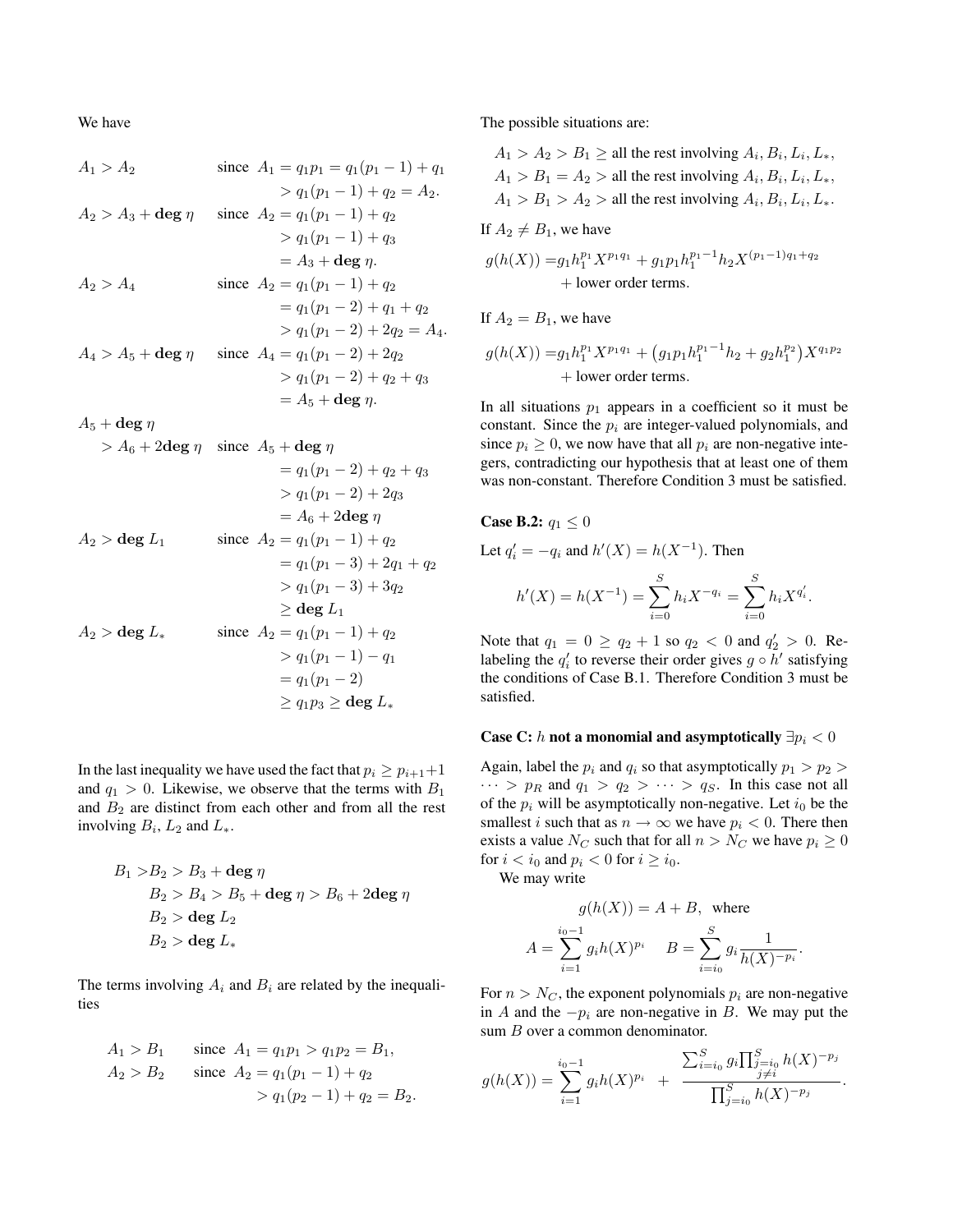For each  $n > N_C$ , we have  $A \in \mathbb{Z}[X]$  and  $B \in \mathbb{Z}(X)$ with numerator degree strictly less than denominator degree. Since  $h(X)$  is not a monomial and since the powers in the denominator of  $B$  are non-zero, the denominator of  $B$  will have poles other than at  $0$  and infinity. Therefore, for  $B$  to be a Laurent polynomial its numerator must be identically zero. To examine this case, let

$$
\tilde{p}_i = \sum_{\substack{j=i_0 \\ j \neq i}}^S -p_j, \quad \text{ for } i \geq i_0.
$$

Then the numerator of  $B$  is

$$
\tilde{g}(h(X)) = \sum_{i=i_0}^{S} g_i h(X)^{\tilde{p}_i}
$$

Note that all  $\tilde{p}_i > 0$  for  $n > N_C$ . We have already shown that for  $\tilde{g}(h(X))$  to exist in P under these conditions we must have  $\tilde{g}(X) \in \mathbb{Z}[X]$ . Therefore for to have  $\tilde{g}(h(X)) =$ 0 we must have  $\tilde{g}(X) = 0$ . That is, we must have  $g_i = 0$ for  $i \geq i_0$ , contradicts the conditions regarding g.

Therefore there can be no compositions in  $P$  in Case C.  $\Box$ 

## 5. Decomposition Theorems

A symbolic polynomial may be a composition in more than one way. We address the question of how such decompositions are related. We begin by introducing the notion of a complete decomposition.

Definition 8 (Decomposition, decomposition factor, complete and partial decomposition). If  $f = g_1 \circ \cdots \circ g_T$ ,  $g_1, \ldots, g_t \in \mathcal{P} = R[n_1, \ldots, n_p; X]$ , and no  $g_i$  is trivial unless  $T = 1$ , then the list  $(g_1, \ldots, g_t)$  is a decomposition of f. Each of the  $g_i$  is a decomposition factor of f. If no  $g_i = h_1 \circ h_2$  for non-trivial  $h_1, h_2 \in \mathcal{P}$ , then  $(g_1, ..., g_T)$  is a complete decomposition and otherwise it is a partial decomposition.

We may write the list  $(g_1, ..., g_T)$  as  $g_1 \circ \cdots \circ g_T$  when no confusion will arise.

#### Theorem 5 (Decomposition shape).

*Let*  $f \in \mathcal{P} = \mathbb{C}[n_1, ..., n_p; X]$ *. Then any decomposition of* f *is of the form*

$$
f = p_1 \circ \cdots \circ p_N \circ S \circ U_1 \circ \cdots \circ U_M, \quad N \ge 0, M \ge 0,
$$

*where*  $p_i \in \mathbb{C}[X]$ ,  $U_i = u_i X^{e_i} \in \mathcal{P}$  *is a monomial whose coefficients must be certain roots of unity, either*  $S \in \mathcal{P}$  *or*  $S = \ell \circ H$  *where*  $\ell \in \mathbb{C}[X, X^{-1}]$  *and*  $H = \alpha X^{\nu} \in \mathcal{P}$  *is a monomial with no conditions on its coefficient.*

*Proof.* By Theorem 4, f may be a composition in one of only three ways. The decomposition factors may themselves be decomposed only in the same ways, *etc*. Induction on the number of composition operators and associativity of functional composition gives the result.  $\Box$ 

### Theorem 6 (Complete decomposition existence).

*For every*  $f \in \mathcal{P} = \mathbb{C}[n_1, ..., n_p; X]$  *there is a number* N *such that every decomposition of* f *has at most* N *decomposition factors.*

*Proof.* If f is trivial or is not the composition of two nontrivial symbolic polynomials, then  $f = g_1$  is a complete decomposition and  $N = 1$ . If f is non-trivial and  $f = h_1 \circ h_2$ for non-trivial  $h_1, h_2 \in \mathcal{P}$ , it may be possible to decompose  $h_1$  or  $h_2$  further non-trivially and then to decompose the decomposition factors non-trivially, and so on. We show this process must terminate.

Choose an asymptotic ordering of terms,  $\prec$ , and let  $\deg p$  and  $\deg p$  be the exponents of the leading and trailing terms of p with respect to that order. Let deg  $f =$  $ae_1 \times \cdots \times e_Q$  be the complete factorization of deg f in  $\mathbb{Q}[n_1, ..., n_p]$  with  $e_i = \tilde{e}_i / d_i$ , where  $\tilde{e}_i \in \mathbb{Z}[n_1, ..., n_p]$  is primitive and  $d_i$  is the fixed divisor of  $\tilde{e}_i$ . Then  $e_i$  is integervalued with fixed divisor 1 and  $a \in \mathbb{Z}$  because deg f is integer-valued. Let the factorization of  $a$  into integer primes be  $a = u \times a_1 \times \cdots \times a_W$ , with  $u = \pm 1$ . This means there can be at most  $Q + W$  decomposition factors with deg other than  $\pm 1$ . A similar bound exists for  $\log$ .

It remains to show that there cannot be an unbounded number of composition factors with both deg and ldeg equal to  $\pm 1$ . We have stipulated that none of the decomposition factors may be trivial, so if deg  $h_{ik} = 1$  then ldeg  $h_{ik} \leq -1$ , and if deg  $h_{ik} = -1$  then ldeg  $h_{ik} \leq -2$ . We can have a bounded number of decomposition factors not of the form  $c_1X + c_0 + c_{-1}X^{-1}$  with  $c_1, c_{-1} \neq 0$  and by Theorem 5 we can have at most one of these.  $\Box$ 

We now turn turn to the question of how distinct compositions can be related. From Theorem 5 we see that we will need to consider distinct decompositions of polynomials, of symbolic monomials and of a polynomial with a Laurent polynomial or indecomposable symbolic polynomial.

It has been well understood since the early work by Ritt how distinct polynomial decompositions are related: any complete decomposition of a polynomial in  $\mathbb{C}[X]$  may be obtained from any other by use of the identities

$$
(aX + b) \circ (1/aX - b/a) = x
$$
  

$$
X^n \circ X^m p(X^n) = X^m p(X)^n \circ X^n
$$
  

$$
T_n(X) \circ T_m(X) = T_m(X) \circ T_n(X)
$$

where  $p(X) \in \mathbb{C}[X]$  and  $T_n, T_m$  Chebyshev polynomials.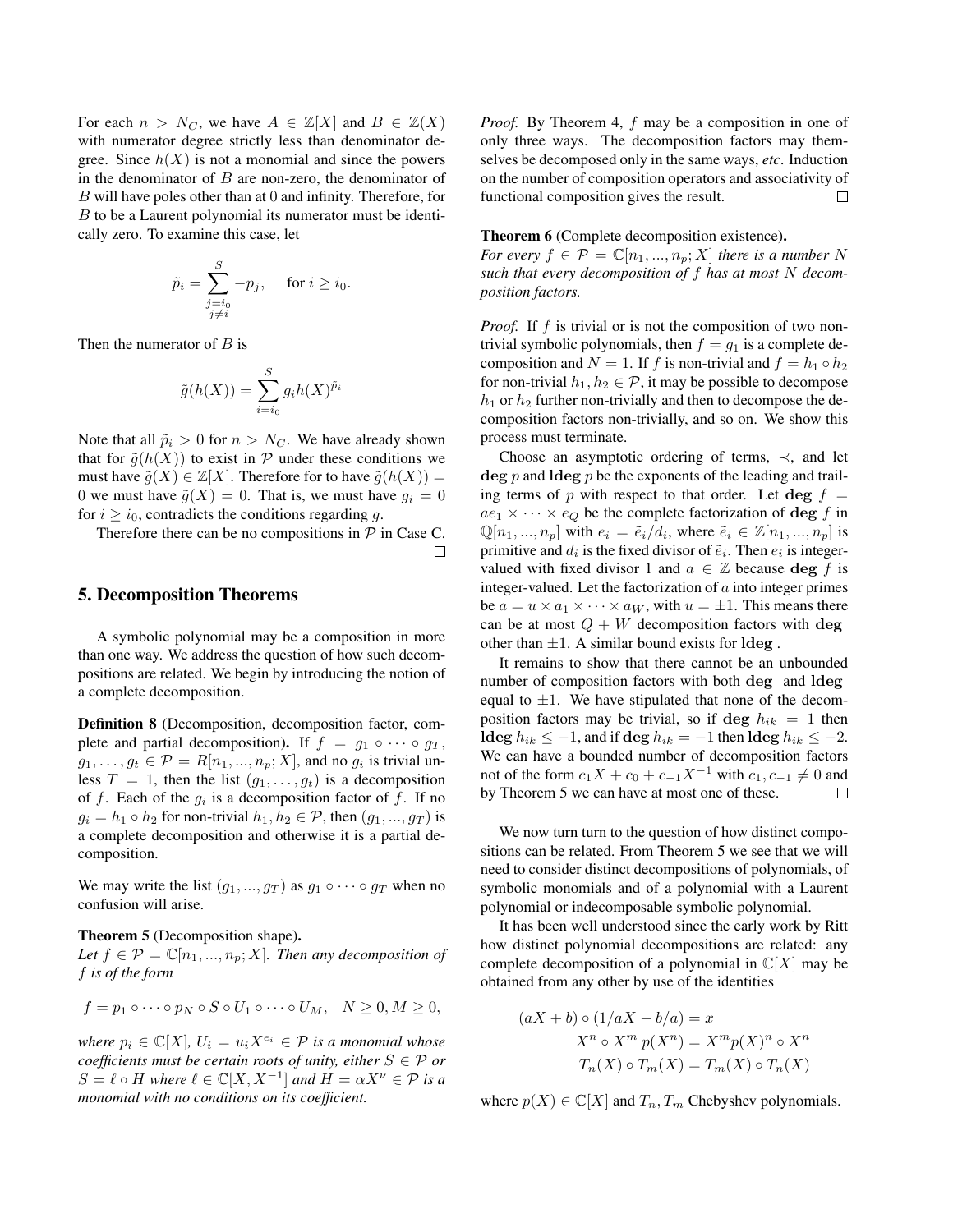Decompositions involving a polynomial left decomposition factor and a Laurent polynomial left decomposition factor have been characterized by Zieve.

### Theorem 7 (Zieve [29] 5.6).

Let  $g_1, g_2 \in \mathbb{C}[X] \backslash \mathbb{C}$  and  $h_1, h_2 \in \mathbb{C}[X, X^{-1}] \backslash \mathbb{C}$  satisfy  $g_1 \circ h_1 = g_2 \circ h_2$ . Then, perhaps after switching  $(g_1, g_2)$ *and*  $(h_1, h_2)$ *, we have* 

$$
g_1 = G \circ G_1 \circ \mu_1
$$
  
\n
$$
g_2 = G \circ G_2 \circ \mu_2
$$
  
\n
$$
h_1 = \mu_1^{-1} \circ H_1 \circ H
$$
  
\n
$$
h_2 = \mu_2^{-1} \circ H_2 \circ H
$$

*for some*  $G \in \mathbb{C}[X]$ *, some*  $H \in \mathbb{C}(X)$ *, and some linear*  $\mu_1, \mu_2 \in \mathbb{C}[X]$ , where  $(G_1, G_2)$  *satisfy one of* 

- (1)  $(X^n, X^r p(X)^n)$  *where*  $0 \le r < n$  *and*  $gcd(r, n) = 1$ *;*
- $(X^2, (X^2-4)p(X)^2);$
- (3)  $(D_m(X), D_n(X))$ ;
- $(4)$   $((X^2/3 1)^3, 3X^4 4X^3);$
- *(5)*  $(D_{dm}(X), -D_{dn}(X))$ *, where*  $d > 1$

*and*  $(H_1, H_2)$  *is the corresponding pair below:* 

 $(I)$   $(X^r p(X^n), X^n)$ ;

(2) 
$$
((X-1/X)p(X+1/X), X+1/X);
$$

(3)  $(D_n(X), D_m(X))$ ;

(4) 
$$
(X^2 + 2X + \frac{1}{X} - \frac{1}{4X^2}, \frac{1}{3}((X+1-\frac{1}{2X})^3+4))
$$
;

(5)  $(X^n + 1/X^n, (\zeta X)^m + 1/(\zeta X)^m)$ *, where*  $\zeta^{dmn} = -1$ *.* 

Here  $p(n) \in \mathbb{C}[X]$  and  $D_n$  is the Dickson polynomial defined by  $D_n(x+1/x) = x^n + 1/x^n$ , related to the Chebychev polynomials via  $D_n(x) = 2T_n(x/2)$ . Cases 1 and 3 correspond to the polynomial setting and the others are new for Laurent polynomials.

We are now in a position to make a statement about the relationship between complete decompositions of symbolic polynomials.

Theorem 8 (Complete decomposition equivalence).

*Let*  $f \in \mathcal{P} = \mathbb{C}[n_1, ..., n_p; X]$  *be a non-trivial symbolic polynomial. If* f *has two complete decompositions, they must be of the form*

$$
f = p_1 \circ \cdots p_N \circ S \circ U_1 \circ \cdots \circ U_M
$$
  
=  $q_1 \circ \cdots q_N \circ R \circ V_1 \circ \cdots \circ V_M$ ,

*with*  $N, M \geq 0$ ,  $p_i, q_i \in \mathbb{C}[X]$  *and*  $U_i, V_i \in \mathcal{P}$  *monomials and one of the following conditions must hold:*

Condition 1.  $S, R \in \mathbb{C}[X]$  *and either decomposition may be obtained from the other by successive application of the identities*

$$
(aX + b) \circ (1/aX - b/a) = x
$$
  

$$
X^n \circ X^m p(X^n) = X^m p(X)^n \circ X^n
$$
 (1)  

$$
D_n(X) \circ D_m(X) = D_m(X) \circ D_n(X)
$$

*between decomposition factors left of* S *or* R *and of the identity*

$$
(aX^s) \circ (bX^t) = ab^s X^{st} \tag{2}
$$

*between decomposition factors right of* S *or* R*;*

Condition 2.  $S = S_1 \circ H$ ,  $R = R_1 \circ H$ ,  $S, S_1, R, R_1 \in$  $\mathbb{C}[X, X^{-1}]\backslash \mathbb{C}[X]$ ,  $H \in \mathbb{C}(X)$ , and either decompo*sition may be obtained from the other by successive application of the identities (1) and*

$$
X^{2} \circ (X - 1/X)p(X + 1/X) =
$$
  
\n
$$
(X^{2} - 4)p(X)^{2} \circ (X + 1/X)
$$
  
\n
$$
(X^{2}/3 - 1)^{3} \circ (X^{2} + 2X + \frac{1}{X} - \frac{1}{4X^{2}})
$$
  
\n
$$
(3X^{4} - 4X^{3}) \circ \frac{1}{3}((X + 1 - \frac{1}{2X})^{3} + 4)
$$
  
\n
$$
(X^{n} + 1/X^{n}) \circ D_{dm}(X) =
$$
  
\n
$$
(\zeta X)^{m} + 1/(\zeta X)^{m}) \circ -D_{dn}(X)
$$

*between decomposition factors to the left of* H *or the identity (2) to the right of* H*;*

Condition 3.  $S, R \in \mathcal{P} \backslash \mathbb{C}[X, X^{-1}]$  *and either decomposition may be obtained from the other by successive application of the identities (1) to the left of* S *or* R *or the identity (2) to the right of* S *or* R*.*

*Here*  $n, m \in \mathbb{N}$ ,  $s, t \in \mathbb{Z}$ ,  $a, b, \zeta \in \mathbb{C}$ ,  $p(X) \in \mathbb{C}[X]$  and  $\zeta^{dnm} = 1.$ 

*Proof.* That the complete decompositions must be of the form specified is guaranteed by Theorem 5.

For both decompositions we can extract the greatest degree monomial right composition factor with respect to a particular asymptotic term order. As this decomposition must exist for all particular evaluations of the exponent variables, this left composition factor will be unique for any particular asymptotic order. The decomposition of symbolic monomials is straightforwardly related to the factorization of the exponents. As in the proof of Theorem 6, we can split the exponent of the maximal right monomial composition factor into the product of a polynomial part with no fixed divisor and an integer. Both of these can be factored separately and each permutation of these factors gives a distinct decomposition. Conditions 1 and 2 are then provided by Theorem 7.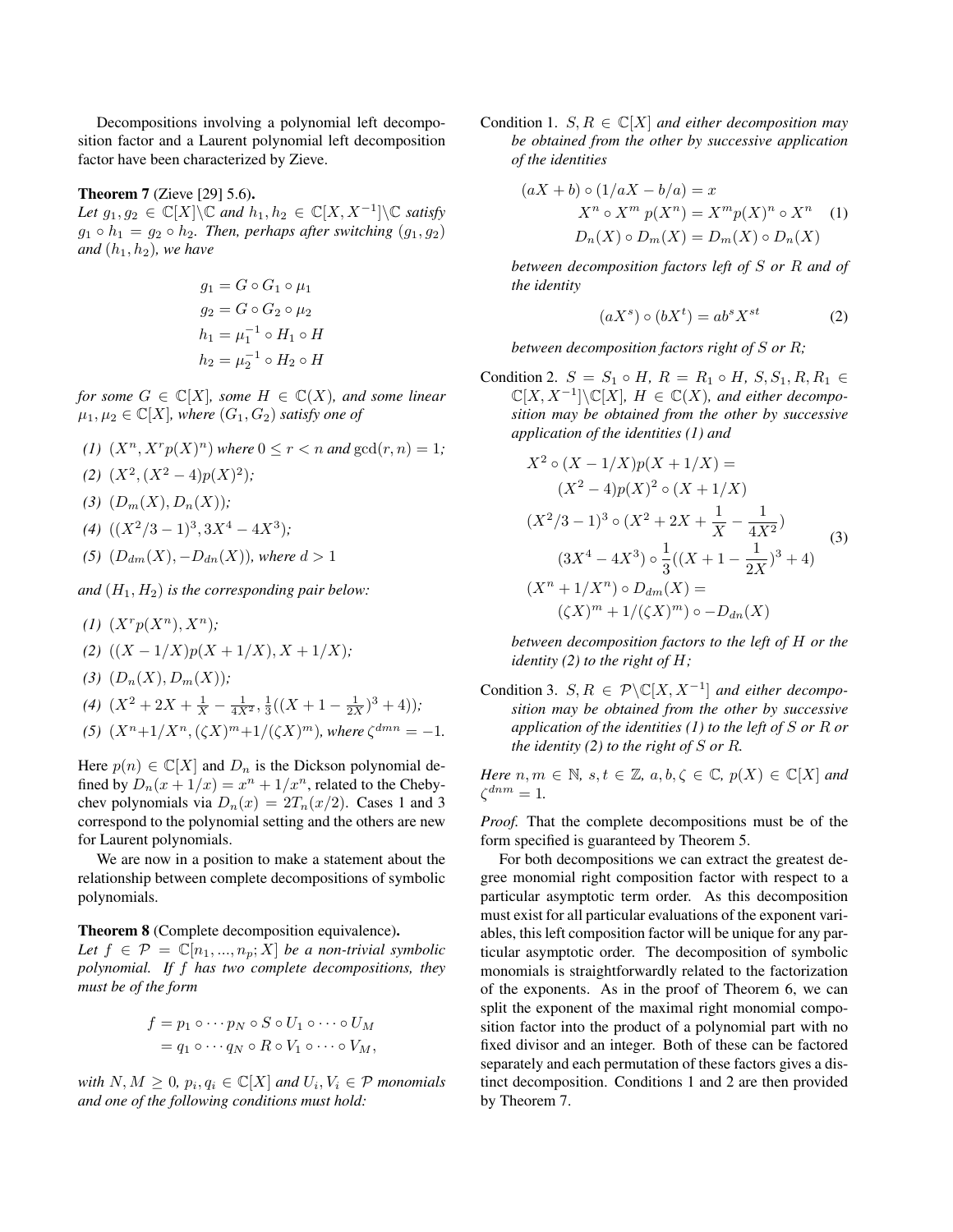We now consider the situation where  $q_1 \circ h_1 = q_2 \circ h_2$  and  $g_1, g_2 \in \mathbb{C}[X], h_1, h_2 \in \mathcal{P} = \mathbb{C}[n_1, ..., n_p; X] \backslash \mathbb{C}[X, X^{-1}]$ with no right monomial composition factor. The only nontrivial decompositions  $h_i$  can have all give a left decomposition factor in  $\mathbb{C}[X]$ . We may therefore associate this with  $g_i$  and restrict our attention to the case where  $\tilde{h}_i \in \mathcal{P}$  are not monomials and have no further non-trivial decomposition.

Now, under any evaluation of the exponent variables in  $h_i$ , Theorem 7 must apply. In each of cases (1)–(5), however, the minimum and maximum degrees of  $G_1$  and  $G_2$  are determined by  $g_1, g_2 \in \mathbb{C}[X]$  and these determine the degrees of terms  $H_1$  and  $H_2$  (in the notation of Theorem 7). Therefore, under each evaluation the decomposition factors  $H_1$  and  $H_2$  are the same so all the symbolic exponents must lie in  $H$ , which is the same for both decompositions. As we have excluded the case where  $H$  is a monomial, we must have  $G \circ G_i \circ H_i \in \mathbb{C}[X]$  so H is a polynomial under any evaluation and is therefore a symbolic polynomial.  $\Box$ 

# 6. Computing Decompositions

To find a decomposition  $f = g \circ h$  we consider two cases: h being a monomial (Conditions 1 and 2) and  $q$  being an ordinary polynomial (Condition 3).

### When  $h$  is a monomial

If  $h = h_1 x^{q_1}$  is a symbolic monomial, then  $q_1$  will be a common factor of the exponents of  $x$  in  $f$ . The co-factors of  $q_1$  in the exponents of x in f will give the exponents  $p_i$ of  $g$ .

#### When  $q$  is an ordinary polynomial

If  $g \in R[X]$  then we may substitute  $X^{n_1}$ ,  $X^{n_1^2}$ ,  $X^{n_2}$ ,  $X^{n_1 n_2}$ , etc with new variables to obtain a multivariate Laurent polynomial. We may then perform a uni-multivariate Laurent polynomial decomposition, as described in [26].

In order to ensure that the coefficients of the exponent polynomials are integers, we first make the substitution  $X \mapsto X^L$  where L is the smallest integer such that  $Lp_1, ..., Lp_r \in \mathbb{Z}[n_1, ..., n_p]$ . Then, with all integer coefficients in the exponents, we able to transform  $X^P$  to a product of new variables raised to integer powers. For example, if  $p = 2$  we can introduce the new variables  $X_{ij} = X^{n_1^i n_2^j}$ and the term  $cX^{3n_1^2-4n_2}$  becomes  $cX_{20}^3X_{01}^{-4}$ . This choice of L does not make explicit all fixed divisors of the exponent polynomials. If no decomposition is obtained with this L, then try again with  $L = d!^p$ , where d is the maximum degree of any  $n_i$  in any exponent in f. This will be sufficient to detect any fixed divisor of exponent polynomials [24].

Algorithm 1 (Symbolic polynomial decomposition).

$$
Input: f = \sum_{i=1}^{T} f_i X^{e_i} \in \mathcal{P} = \mathbb{C}[n_1, ..., n_p; X]
$$

- OUTPUT: If there exists a decomposition  $f = g \circ h, g, h \in$ P not of the form  $c_1X + c_0 \in \mathbb{C}[X]$ , then output **true**, q and  $h$ . Otherwise output **false**.
- Step 1. *Handle the case of monomial* h*.* Let  $q := \text{primitive part of } \gcd(e_1, ..., e_T), k :=$  $gcd(max\ fixed\ divisor\ e_1, \ldots, \max\ fixed\ divisor\ e_T).$ If  $kq \neq 1$ , let  $g = \sum_{i=1}^{T} f_i X^{e_i/(kq)}$  and  $h = X^{kq}$ . Return  $(\mathbf{true}, q, h)$
- Step 2. *Remove fractional coefficients that occur in* f*.* Let L be smallest integer such that  $Le_1, ..., Le_T \in$  $\mathbb{Z}[n_1, ..., n_p]$ . Construct  $f' = \rho f \in \mathcal{P}$ , using the substitution  $\rho: X \mapsto X^L$ .
- Step 3. *Convert to multivariate problem.* Construct  $f'' =$  $\gamma f' \in \mathbb{C}[X_{0...0},...,X_{d...d}]$ , using the correspondence  $\gamma: X^{n_1}^{i_1} \cdots n_p^{i_p} \mapsto X_{i_1...i_p}.$
- Step 4. *Determine possible degrees.* Let D be the total degree of  $f''$ . The possible degrees of the decomposition factors are the integers that divide D.
- Step 5. *Try uni-multivariate decompositions.* For each integer divisor  $r$  of  $D$ , from largest to smallest until a decomposition is found or there are no more divisors, try a uni-multivariate Laurent polynomial decomposition  $f'' = g \circ h''$  where g has degree r. If no decomposition is found, try again with  $L = d!^p$ . If no decomposition if found, return false.
- Step 6. *Compute* h. Invert the substitutions to obtain  $h =$  $\rho^{-1} \gamma^{-1} h''$ .

Step 7. *Return* (true, g, h)*.*

# **Figure 1. Symbolic Polynomial Decomposition**

#### Symbolic Polynomial Decomposition Algorithm

We can now give our algorithm for symbolic polynomial decomposition. This is shown in Figure 1. This algorithm may be applied repeatedly to obtain a complete decomposition. It may be possible to further decompose q and  $h$ . If  $g \in \mathbb{C}[X]$ , the standard polynomial decomposition algorithms may be applied. If  $h = X^{a \times b}$ , then h may be decomposed as  $X^a \circ X^b$ . Note the lower first value for L is for efficiency only.